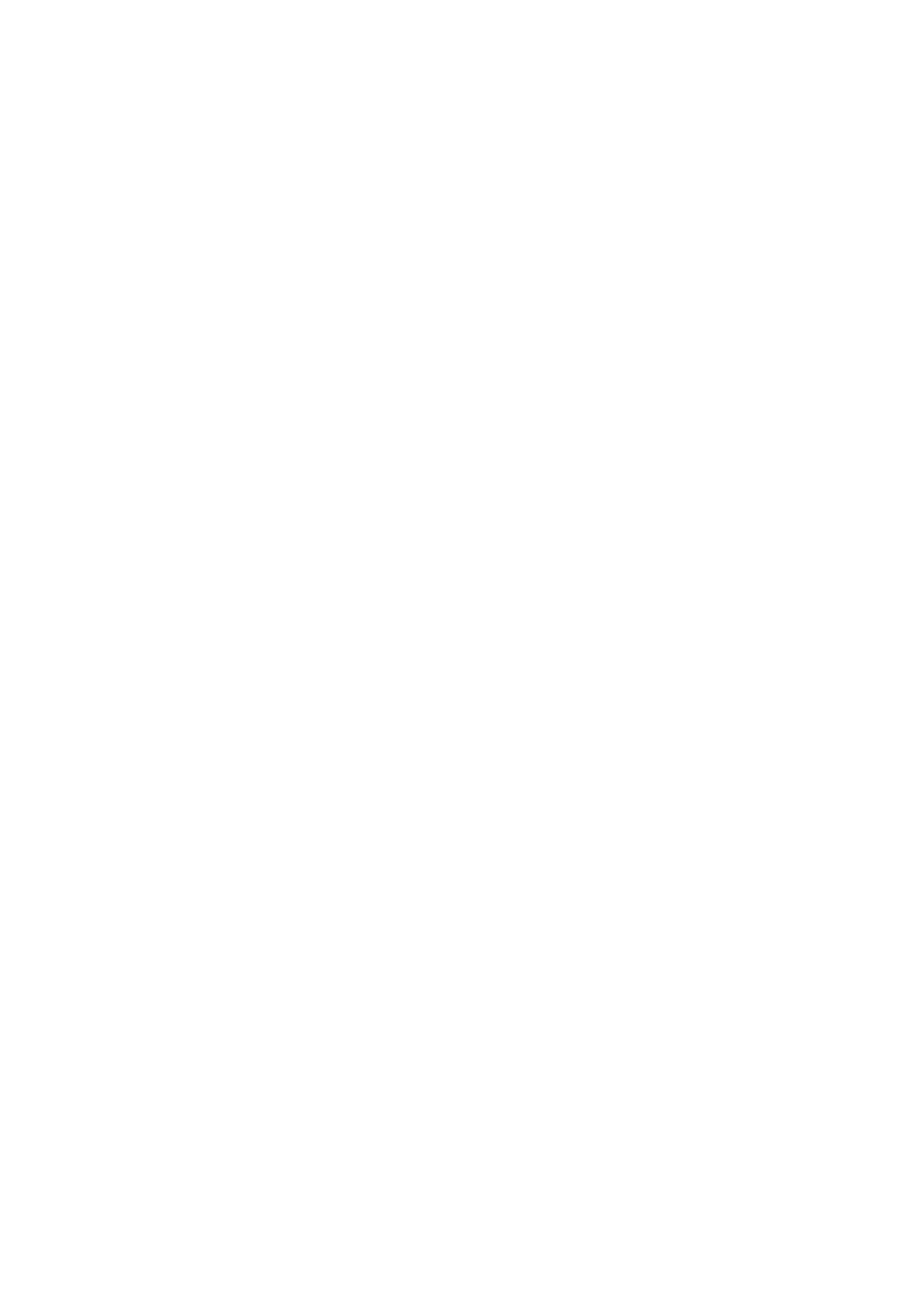# **Contents**

|--|

| Undertaking the initiaion assessment of the potential sanctions to impose 4 |  |
|-----------------------------------------------------------------------------|--|
|                                                                             |  |
|                                                                             |  |
|                                                                             |  |
|                                                                             |  |
|                                                                             |  |
|                                                                             |  |
| Other factors to be taken into account when determining Sanctions 11        |  |
|                                                                             |  |
|                                                                             |  |
|                                                                             |  |
|                                                                             |  |
|                                                                             |  |
|                                                                             |  |
|                                                                             |  |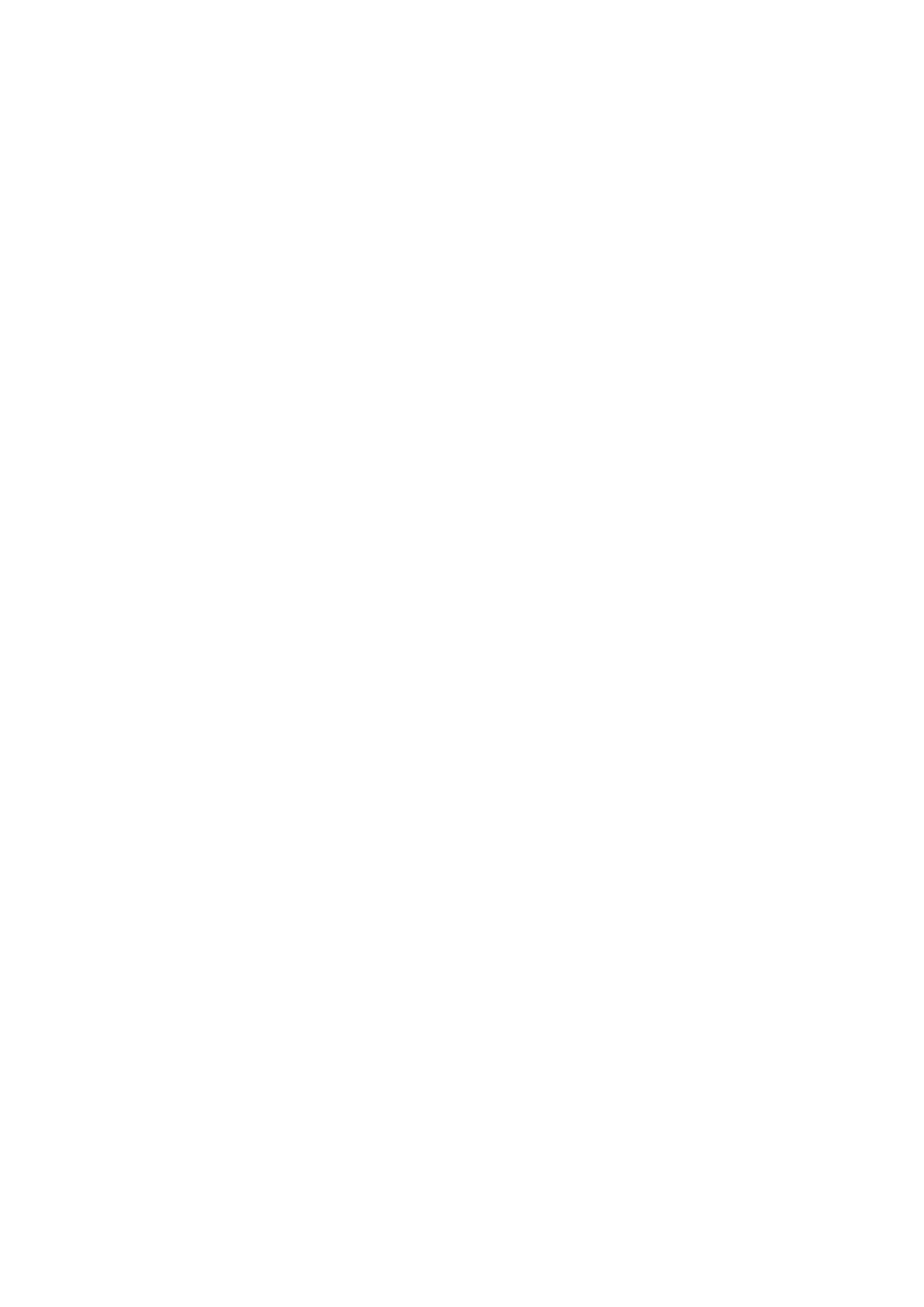# **Introduction**

- 1. This document provides guidance for members of the Financial Reporting Council (the "FRC") Disciplinary and Appeal Tribunals (the "Tribunal" or "Tribunals") when considering the imposition of sanctions under paragraphs 8(8)(i) and 9(12)(i) of the Actuarial Scheme (the "Scheme") and Actuarial Regulations (the "Regulations") on Members as defined in the Scheme.
- 2. Although expressed as guidance for members of Tribunals, this guidance will also be relevant to Executive Counsel and to any member of the Tribunal Panel appointed to consider a Proposed Settlement Agreement when discharging their respective responsibilities under the Scheme.
- 3. Terms defined in the Scheme shall have the same meaning in this guidance.
- 4. This guidance is made by the FRC Board pursuant to paragraph 3(ii) of the Scheme which:
	- a. empowers the Board to provide any Tribunal with guidance concerning the exercise of its duties under the Scheme; and
	- b. requires any Tribunal to have regard to any such guidance.
- 5. This document is intended to provide guidance to Tribunal members on the approach to be taken when considering whether and, if so, what sanctions are appropriate in any given case. It is intended to:
	- a. promote proportionality, clarity, consistency and transparency in decision-making; and
	- b. ensure that all parties are aware from the outset of the approach likely to be taken by Tribunal when determining what sanction to impose.

It is important to emphasise that this guidance is advisory – and is not binding on Tribunals. It is for each Tribunal to decide what, if any, sanction to impose given the findings it makes in the case that it has heard. Where a Tribunal decides to depart from the guidance, it should explain its reasons for the departure.

- 6. This guidance is subject to the provisions of the Scheme. In the event of any conflict between the two, the provisions of the Scheme (and any Regulations thereunder) shall prevail. The procedure governing the Tribunal's consideration of the appropriate sanction is set out in Regulation 33. Nothing in the guidance is intended to be inconsistent with that provision and Tribunals must proceed in accordance with the overriding requirements of fairness and natural justice.
- 7. This guidance is a public document. Periodically, it will be reviewed and (where appropriate) revised in the light of experience. The guidance cannot deal with every single situation and exceptions will sometimes arise. The guidance should be considered alongside any precedents emerging from cases decided by previous Tribunals.

#### **Aims and Objectives of the Scheme**

8. Sanctions are imposed under the Scheme where there is a finding by a Tribunal that a Member has committed an act of Misconduct, or has failed to comply with any of his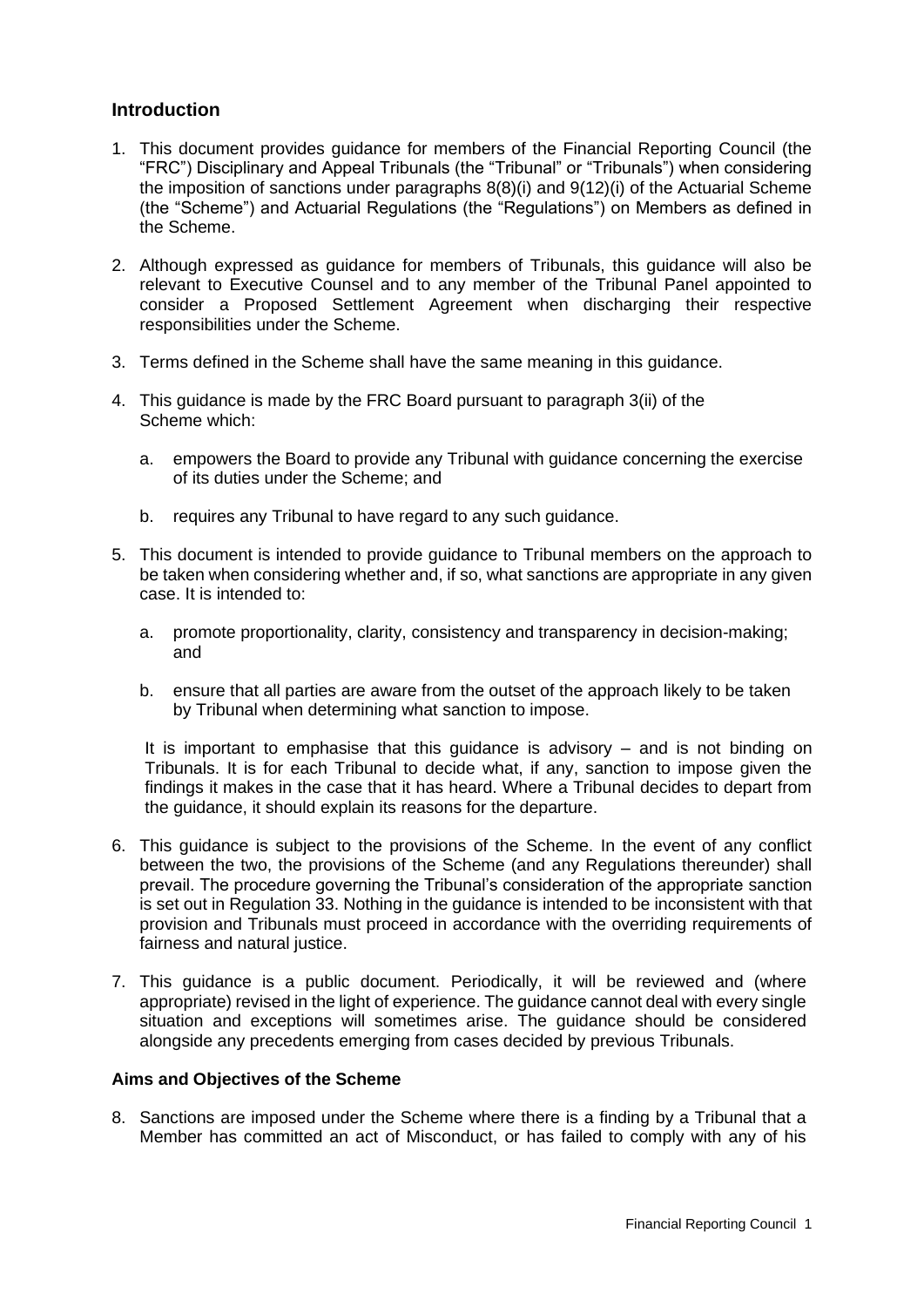obligations under paragraphs 13(1) or 13(2) of the Scheme. Misconduct is defined in the Scheme as:

*"an act or omission or series of acts or omissions, by a Member in the course of his or its professional activities (including as a partner, member, director, consultant, agent or employee in or of any organisation or as an individual) or otherwise, which falls significantly short of the standards reasonably to be expected of a Member or has brought, or is likely to bring, discredit to the Member or to the actuarial profession"*.

- 9. In determining the appropriate sanction, a Tribunal should have regard to the reasons for imposing sanctions for Misconduct in the context of professional discipline. Sanctions are imposed to achieve a number of objectives, namely:
	- a. to deter members of the actuarial profession from committing 'Misconduct';
	- b. to protect the public from Members whose conduct has fallen significantly short of the standards reasonably to be expected of that Member;
	- c. to maintain and promote public confidence in the actuarial profession; and
	- d. to declare and uphold proper standards of conduct amongst Members.

The primary purpose of imposing sanctions for acts of Misconduct is not to punish, but to protect the public and the wider public interest. Therefore a Tribunal's objective should be to impose the sanction or combination of sanctions necessary to achieve the objectives of the Scheme.

- 10. This guidance has been developed to help Tribunals achieve these objectives by imposing sanctions which:
	- a. improve the behaviour of the Member concerned;
	- b. are tailored to the facts of the particular case and take into account the nature of the Misconduct and the circumstances of the Member concerned;
	- c. are proportionate to the nature of the Misconduct and the harm or potential harm caused;
	- d. eliminate any financial gain or benefit derived as a result of the Misconduct; and
	- e. deter Misconduct by the Member, or others.

# **Determination of Sanction**

- 11. A Tribunal should consider the full circumstances of each case and the seriousness of the Misconduct involved before determining which sanction or combination of sanctions to impose on the Member. This guidance considers those factors that may be relevant to a Tribunal's consideration. The factors are not listed in any kind of hierarchy and it is for a Tribunal to decide on the weight to be allocated to each factor. The factors listed are not exhaustive; not all of the factors may be applicable in a particular case; and there may be other factors, not listed, that are relevant.
- 12. In deciding which sanction or combination of sanctions to impose, a Tribunal should have regard to the principle of proportionality. In assessing proportionality, a Tribunal should consider whether a particular sanction is commensurate with the circumstances of the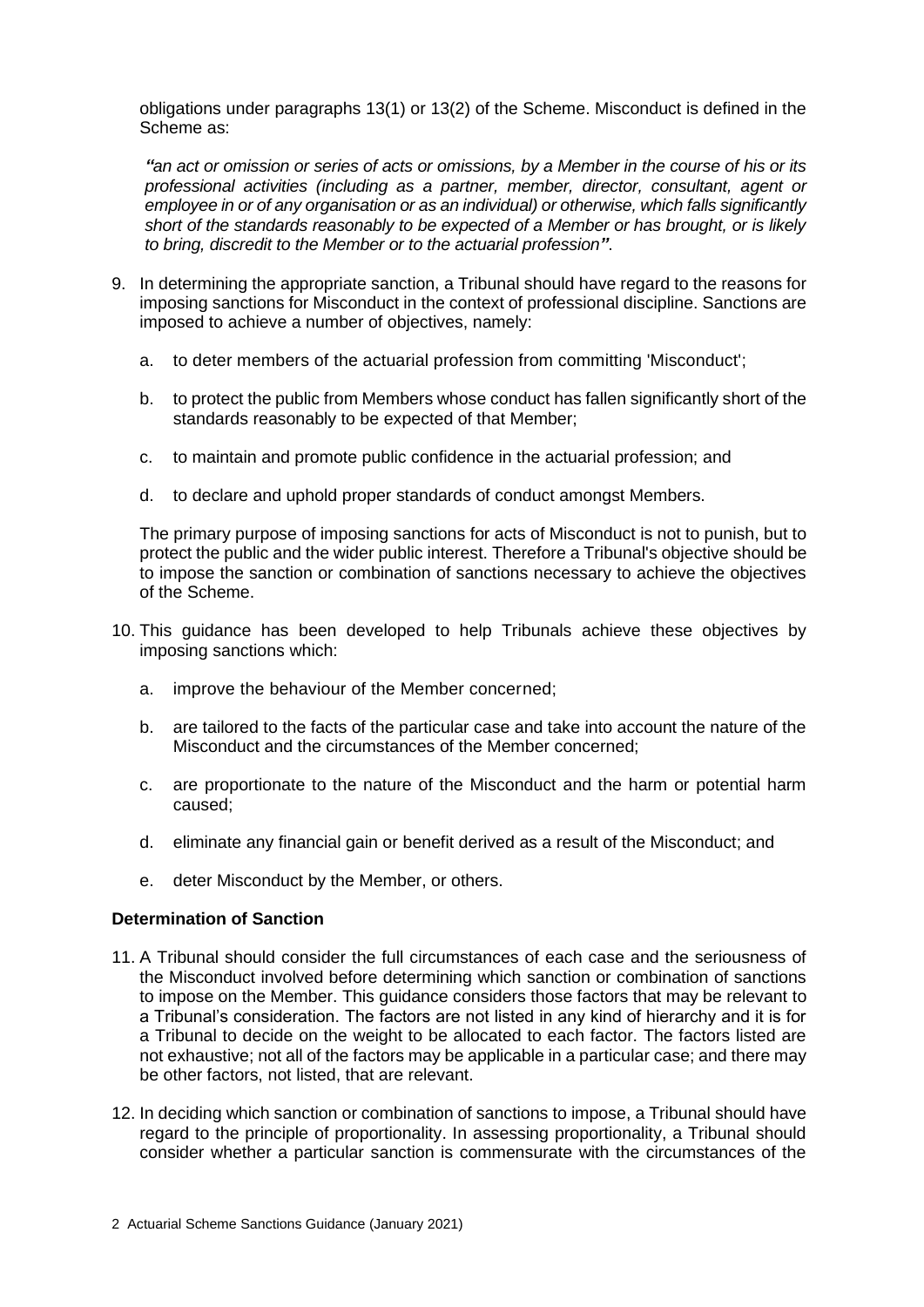case, including the seriousness of the Misconduct found and the circumstances of the Member concerned.

- 13. The seriousness of the Misconduct found should be determined by reference to a number of factors. These include the nature of the Misconduct, the level of responsibility of the Member in committing the Misconduct and the actual or potential loss or harm caused by the Misconduct. The extent to which intent, recklessness, knowledge of the risks or likely consequences, negligence or incompetence are involved will vary.
- 14. The sanctions available to Tribunals are set out at Appendix 1 to the Scheme and are reproduced below for convenience:
	- a. Reprimand;
	- b. Severe Reprimand;
	- c. Condition The Tribunal may order a Member to comply with any direction that it considers, in its absolute discretion, appropriate. By way of example and without limitation to the Tribunal's general discretion, such direction may require a Member to undertake education or training, to comply with particular requirements when practising (including restrictions on the nature of any work undertaken or clients represented);
	- d. Exclusion as a Member of one or more Participants and that the Exclusion be for a recommended period of time;
	- e. Fine amount specified by the Tribunal (and in the event of a non-payment in full, including any interest, of a Fine and/or cost order within the time specified for payment Exclusion as a Member of one or more Participants);
	- f. Waiver/repayment of client fees;
	- g. Order that a Member be ineligible for a prescribed period for a practising certificate or registration or authorisation or a licence (for the practice of an activity requiring such a certificate, registration, authorisation or licence);
	- h. Order that a Member's practising certificate or registration or authorisation or licence be withdrawn (for the practice of any activity requiring such a certificate, registration, authorisation or licence). The Tribunal may recommend that such a certificate, registration, authorisation or licence not be reinstated for a specified period of time.

# **Combination of Sanctions**

- 15. Sanctions may be imposed in combination. When doing so, Tribunals should assess, in the light of all the circumstances of the matter, the appropriateness of the proposed sanctions both individually and in combination. Set out below are some of the considerations that a Tribunal should have regard to when imposing sanctions in combination:
	- a. a Reprimand or Severe Reprimand can be ordered in conjunction with any other sanction(s). Ordinarily, if the seriousness of the Misconduct is such as to merit a Severe Reprimand, it will be appropriate for it to be ordered in conjunction with another sanction;
	- b. a Fine can be ordered in conjunction with any other sanction(s);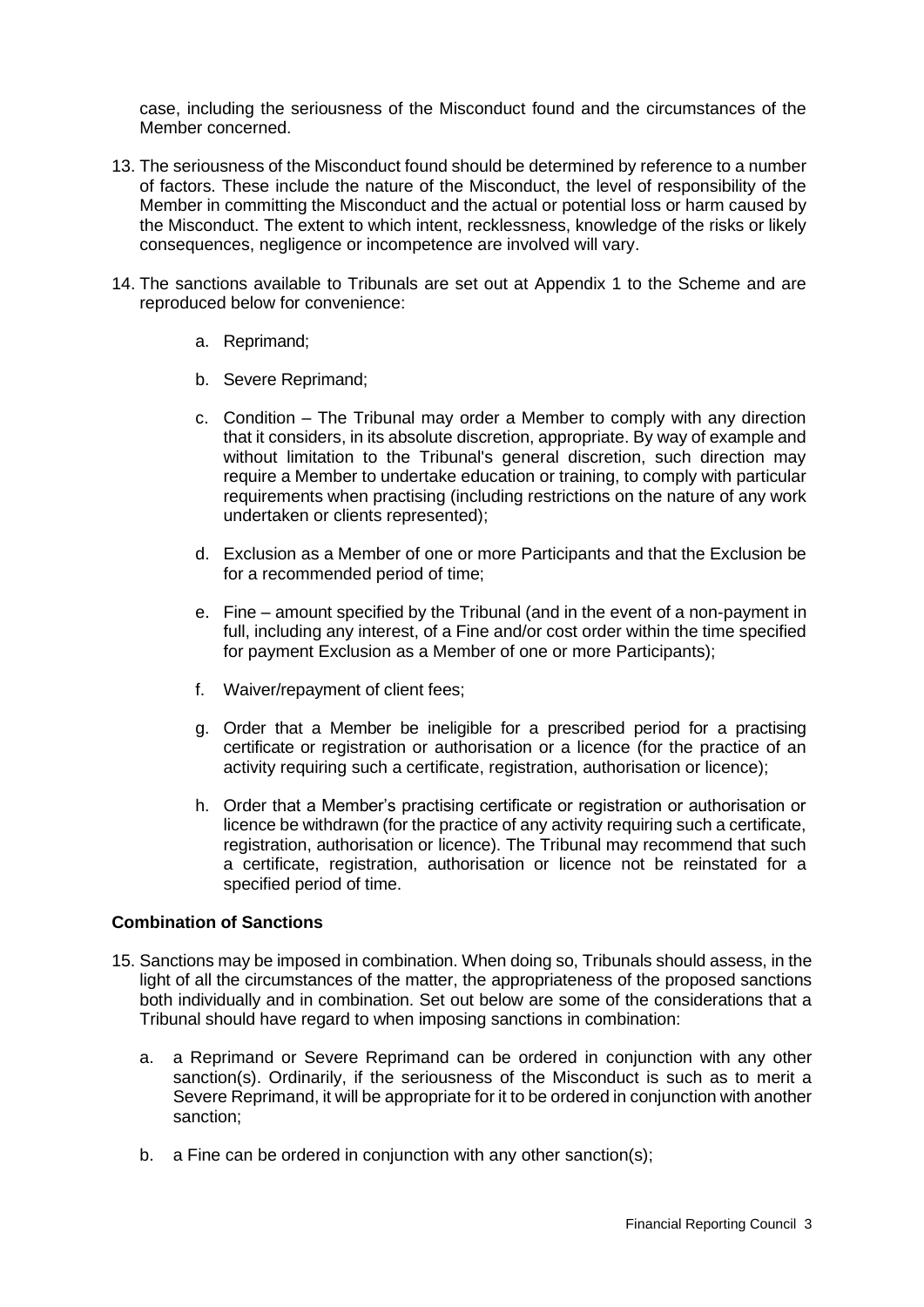- c. a sanction requiring the Waiver or repayment of client fees is unlikely to be appropriate if it is the only sanction imposed by a Tribunal because such a sanction (on its own) is unlikely to be sufficient to reflect the nature and seriousness of the Misconduct and achieve the purpose of imposing sanctions (see paragraph 9 above);
- d. dependent upon the circumstances of the particular Member, it may be appropriate to order a specific period of ineligibility for a practicing certificate, registration or authorisation or a licence or, alternatively, to order that a Member's practicing certificate, registration or authorisation or licence be withdrawn in conjunction with another sanction (other than Exclusion);
- e. Exclusion can be imposed in a number of different combinations, together with a Fine, a Waiver or repayment of client fees and/or a Severe Reprimand.

# **Summary of Approach to Determining Sanction**

- 16. It follows, therefore, that the normal approach to determining the sanction to be imposed in a particular case should be to:
	- a. assess the nature and seriousness of the Misconduct found by the Tribunal (paragraphs 17 to 21);
	- b. identify the sanction (including the range within which any Fine might fall) or combination of sanctions that the Tribunal considers potentially appropriate having regard to the Misconduct identified at (a) above (paragraphs 22 to 48);
	- c. consider any relevant aggravating or mitigating circumstances and how those circumstances affect the level of sanction under consideration (paragraph 49 to 55);
	- d. consider any further adjustment necessary to achieve the appropriate deterrent effect (see paragraphs 56 and 57);
	- e. consider whether a discount for admissions or settlement is appropriate (paragraphs 58 to 63);
	- f. decide which sanction(s) to order and the level/duration of the sanction(s) where appropriate; and
	- g. give an explanation at each of the six stages above, sufficient to enable the parties and the public to understand the Tribunal's conclusions.

# **Undertaking the initial assessment of the potential sanctions to impose**

- 17. In assessing the nature and seriousness of the Misconduct and in determining which sanctions might be appropriate, a Tribunal will normally consider the factors summarised in the next paragraph. This list is not exhaustive and not all factors will be applicable in a particular case. A Tribunal should also consider carefully whether there may be other factors, not listed, that are relevant. Having identified the factors that it regards as relevant, a Tribunal should decide the relative weight to ascribe to each relevant factor.
- 18. Factors which may be considered include:
	- a. the financial benefit derived or intended to be derived from the Misconduct. This may include any loss avoided or intended to be avoided where it is practicable to quantify this (for example, this could be quantified in appropriate cases by the fees received by the Member, or by performance related pay, bonuses, or share options received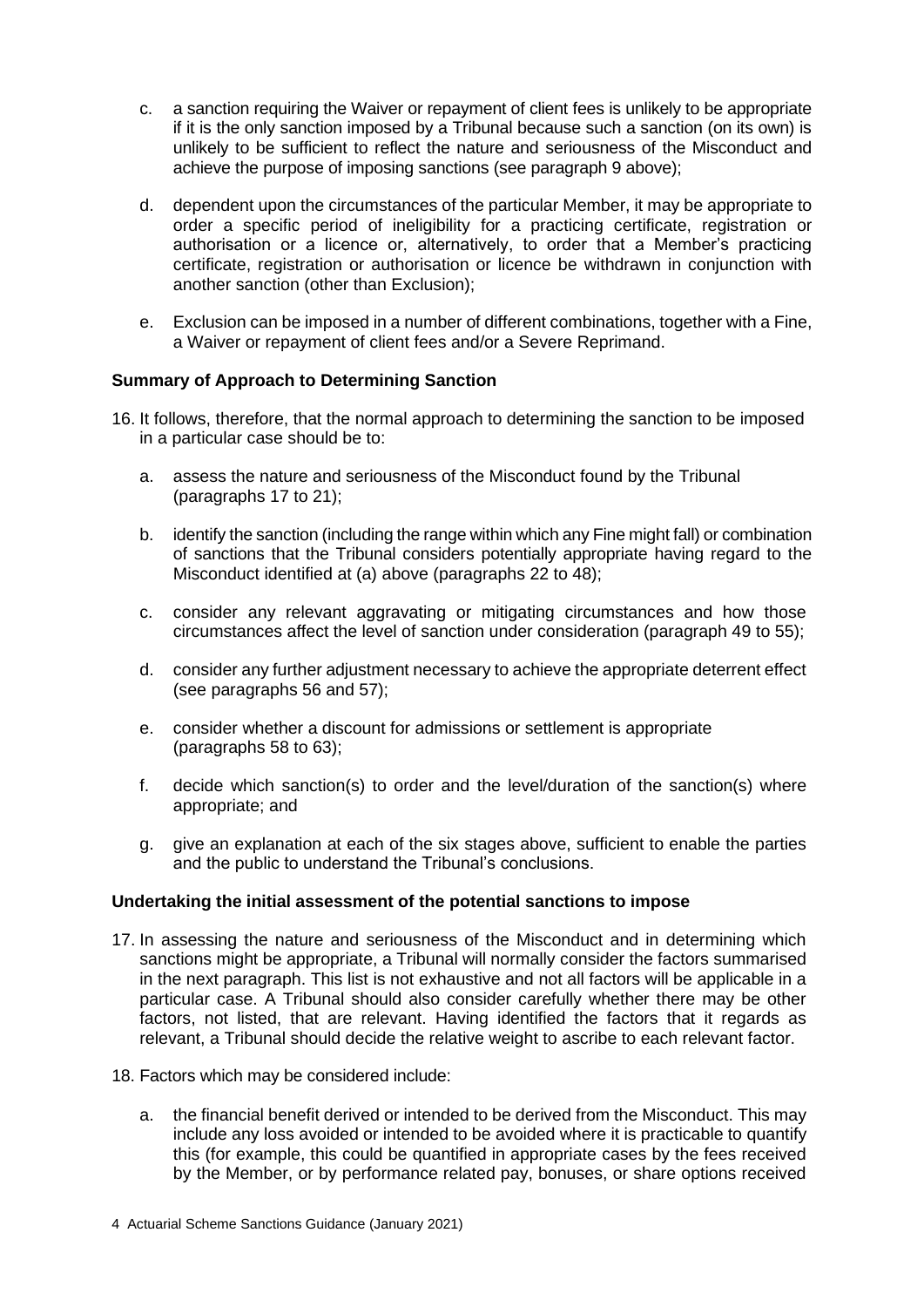by the Member). A Tribunal may also allocate an amount in respect of interest on the benefit obtained;

- b. whether the Misconduct caused or risked the loss of significant sums of money (for example, this could be quantified in appropriate cases by reference to the reduction in market value or loss to creditors);
- c. where the Misconduct involved a failure to comply with professional standards, whether such failure was intentional or unintentional;
- d. the nature, extent and importance of the standards breached;
- e. whether the Misconduct involved a failure to act or conduct business with integrity;
- f. whether the Misconduct was dishonest, deliberate or reckless (see paragraphs 50 to 52);
- g. whether the Member has been convicted of a related criminal offence in the United Kingdom;
- h. whether the Member has been convicted outside the United Kingdom of a related offence which would have constituted a criminal offence in the United Kingdom;
- i. the extent to which any potential financial crime (such as fraud) was facilitated or able to occur as a result of (i) deficiencies in the governance or management of the entity affected or (ii) the Misconduct;
- j. whether the Misconduct adversely affected, or potentially adversely affected, a significant number of people in the United Kingdom (such as the public, investors or other market users, consumers, clients, employees, (former) pension scheme members or creditors);
- k. whether the Misconduct undermines the purpose or effectiveness of the disciplinary arrangements, such as a failure to comply with obligations under the Scheme or the requirements of the relevant Participant;
- l. whether the Misconduct could undermine confidence in the standards of conduct of Members, and/or corporate governance and/or pension scheme governance in the United Kingdom and/or the profession generally;
- m. whether the Member caused or encouraged other individuals to commit Misconduct;
- n. whether the Member held a senior position and/or supervisory responsibilities; and
- o. whether the Member was solely responsible for the Misconduct.
- 19. When considering a sanction to be imposed for a failure by a Member to comply with any of his or its obligations under paragraphs 13(1) or 3(2) of the Scheme, a Tribunal should considers the reason(s) for and the significance of the failure to comply. Where the noncompliance is continuing, a Tribunal considers whether to impose a Fine that would promote compliance, such as a Fine calculated on a daily or other periodic basis.
- 20. When determining the sanction to be imposed, a Tribunal disregards the fact that sanctions have been, or may be, imposed by another regulator or other authority in respect of the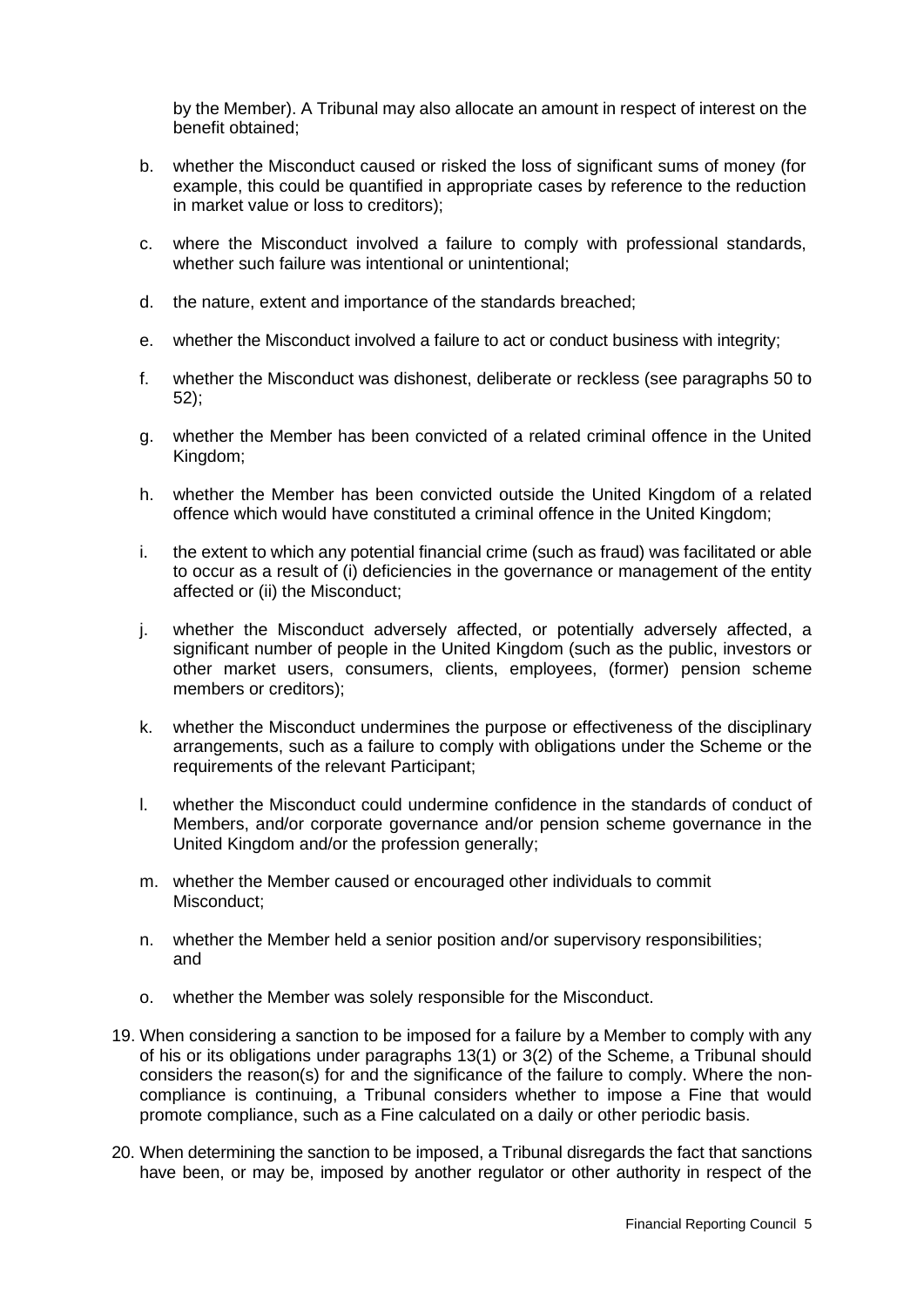Misconduct or the events related to that Misconduct. A Tribunal takes account of sanctions that have been, or may be, imposed only when considering a Member's financial position (see paragraphs 33 to 38).

21. The following sections provide guidance on the factors that a Tribunal may take into account when considering whether to impose a particular sanction, whether individually or in combination.

# **Reprimands and Severe Reprimands**

#### *Introduction*

- 22. A Reprimand or Severe Reprimand signals a Tribunal's disapproval of the Member's conduct to that Member. Further, through the publication of the Tribunal's decision, that disapproval will be communicated to the wider public and profession.
- 23. Although it has no direct or immediate impact on the right to practice, a Reprimand or Severe Reprimand will show on that Member's disciplinary record. The imposition of Reprimands or Severe Reprimands also allow the FRC and/or a Participant to identify any repetition of the particular Misconduct and for the FRC, an FRC Tribunal and/or a Participant to take this into account when deciding upon appropriate action or sanction in respect of any further **Misconduct**

# *Ordering a Reprimand or a Severe Reprimand*

- 24. A Reprimand or Severe Reprimand can be given in conjunction with another sanction. The circumstances in which a Reprimand or Severe Reprimand either alone or in conjunction with a Fine may be appropriate include:
	- a. where the Misconduct was unintended or where the Misconduct does not cast doubt on the general competence of the Member; and
	- b. where the Misconduct is not so damaging to public and market confidence in the standards of conduct of Members and in the actuarial profession and the quality of corporate reporting that, in order to protect the public and the wider public interest, ineligibility for a practising certificate or licence, a direction to prevent a Member from undertaking engagements of a particular character, withdrawal of a practising certificate or licence or Exclusion would be the more appropriate sanction.
- 25. Where the circumstances suggest a Reprimand or Severe Reprimand is the appropriate sanction, a Tribunal should consider the seriousness of the Misconduct to determine whether a Severe Reprimand is the more appropriate censure for the particular Misconduct.

#### **Direction**

#### *Introduction*

26. A Tribunal may order a Member to comply with any direction that it considers, in its absolute discretion, appropriate. By way of example and without limitation to the Tribunal's general discretion, such direction may require a Member to undertake or implement education or training programmes, or to comply with particular requirements when practising (including restrictions on the nature of any work undertaken).

#### *Imposing a Direction*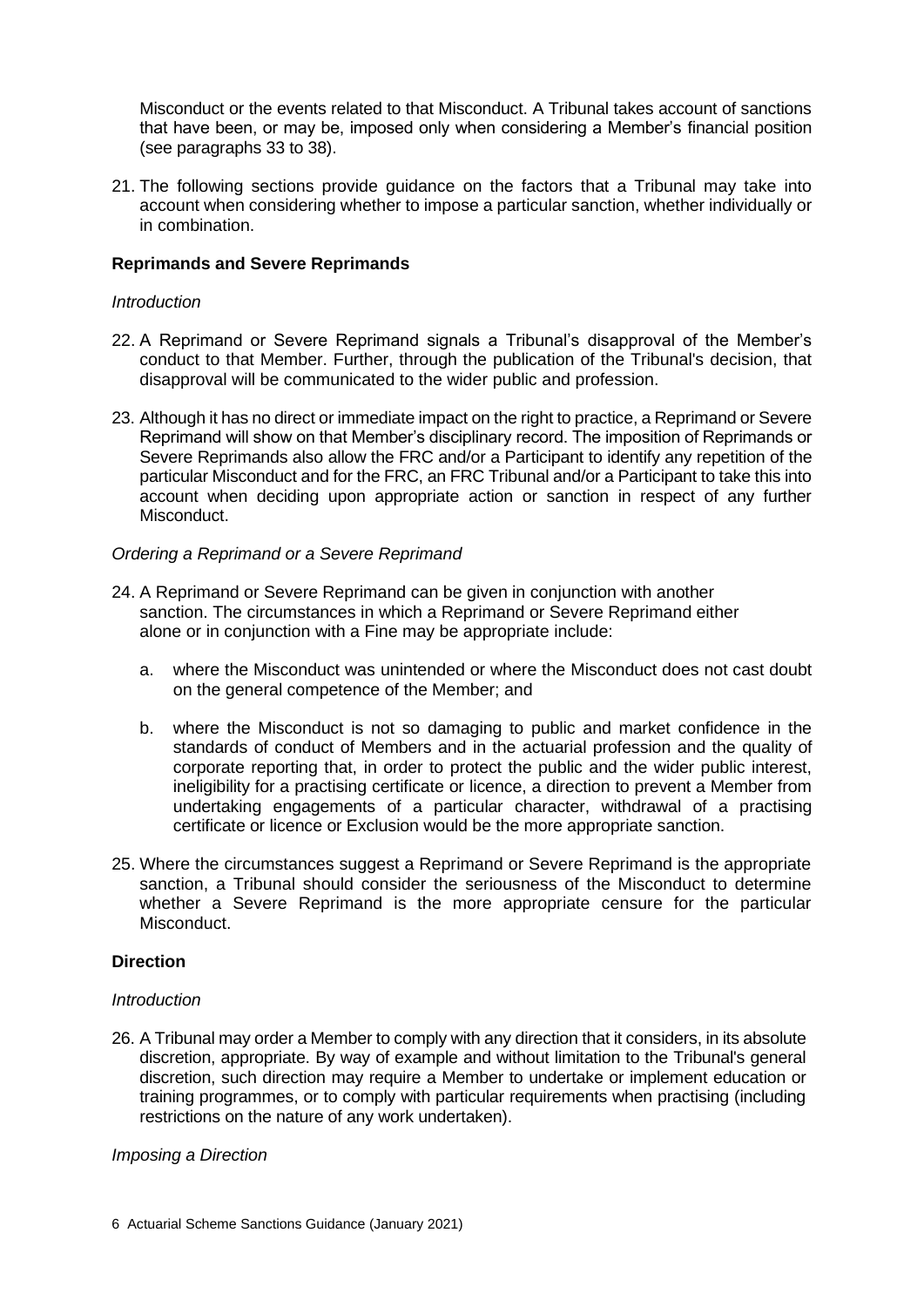- 27. This sanction is intended to be used by Tribunals where the circumstances suggest that the public interest would be best served by requiring the Member to take particular actions with a view to:
	- a. improving the professional competence of a particular Member;
	- b. preventing a Member from undertaking engagements that, based on the Misconduct established, that Member is not competent to undertake (for example by directing the Member not to undertake actuarial work of a particular character).
- 28. The imposition of a Direction will normally be accompanied by ancillary provisions that address such matters as:
	- a. the date by which any Direction must be complied with;
	- b. the period during which any limitation on a Member's ability to undertake particular engagements shall remain in effect;
	- c. any conditions or requirements that must be complied with before any Direction will be discharged;
	- d. the identity of any person or organisation responsible for overseeing compliance with a Direction;
	- e. the procedure by which any Member may apply to vary or discharge a Direction.

# **Fines**

#### *Introduction*

29. A Fine may be ordered either alone or in combination with one or more other sanctions. Given that it will normally be in the public interest for any Misconduct warranting the imposition of a Fine to be accompanied by some degree of censure (e.g. through a Reprimand or Severe Reprimand), a Tribunal should not impose a Fine in isolation (i.e. without any other sanction) without satisfying itself that that is the appropriate course and providing reasons for that decision.

#### *Ordering a Fine*

- 30. In order to determine whether a Fine is appropriate the factors to be considered will normally include whether:
	- a. deterrence can be achieved by issuing a Reprimand or a Severe Reprimand alone;
	- b. the Member has derived any financial gain or benefit (including avoidance of loss) as a result of the Misconduct;
	- c. the Misconduct involved or caused or put at risk the loss of significant sums of money; and
	- d. a Fine was ordered in similar previous cases.

#### *Determining the amount of a Fine*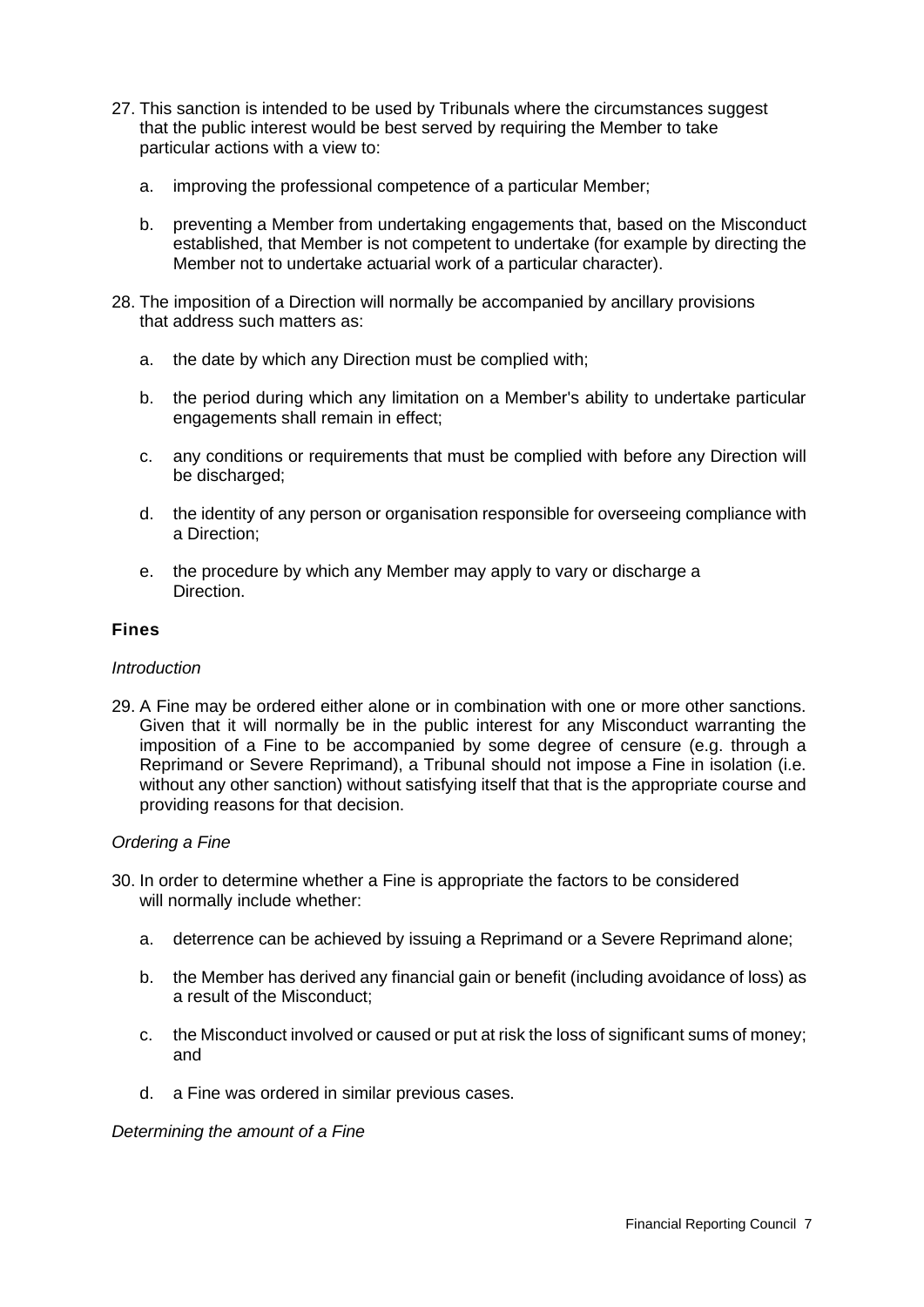- 31. In cases where a Tribunal considers that a Fine is appropriate, it should aim to impose a Fine that:
	- a. is proportionate to the Misconduct and all the circumstances of the case,
	- b. will act as an effective deterrent to future Misconduct, and
	- c. will promote public confidence in the regulation of the actuarial profession and in the way in which Misconduct is addressed.
- 32. In undertaking this assessment, a Tribunal will normally take into consideration:
	- a. the seriousness of the Misconduct;
	- b. the Member's financial resources and the effect of a Fine on that Member and his future employment;
	- c. the factors set out in paragraph 18.

There is no upper limit on the Fine that the Tribunal can impose.

- 33. Having assessed the seriousness of the Misconduct involved, the amount of any Fine will have regard to the Member's financial resources (including his income and assets) and employment prospects.
- 34. A Member's remuneration is likely to be an appropriate starting point when considering the level of Fine that would (a) be appropriate to reflect the Misconduct involved and (b) be necessary to act as a credible deterrent.
- 35. The calculation of a Member's financial resources should take account of his annual gross income together with any benefits he derives from his current employment, including any bonus, pension contribution, share options and share schemes, and/or distributions of profit. Employment includes both employment and self-employment as an adviser, employee, director, partner or contractor or in any other capacity.
- 36. Where the Member concerned is no longer in employment, a Tribunal will need to obtain information about the Member's existing financial resources and future employment prospects.

#### *Other considerations*

- 37. When deciding the level of Fine to impose, a Tribunal should:
	- a. when considering a Member's financial resources, establish whether there are any arrangements that would result in part or all of any Fine being paid or indemnified by insurers, or by a Member's firm, partnership, company or employer. The existence of any such arrangements should not be a ground for increasing any Fine beyond the level that would otherwise be considered appropriate by the Tribunal; and
	- b. disregard the possibility that the Member may be liable for the costs of the case. (The approach to any award of costs is considered in paragraph 64).
- 38. Having arrived at a figure for the Fine based on the nature and seriousness of the Misconduct, a Tribunal considers whether the amount of the Fine should be adjusted:
	- a. to take account of any aggravating and mitigating factors (paragraphs 54 and 55);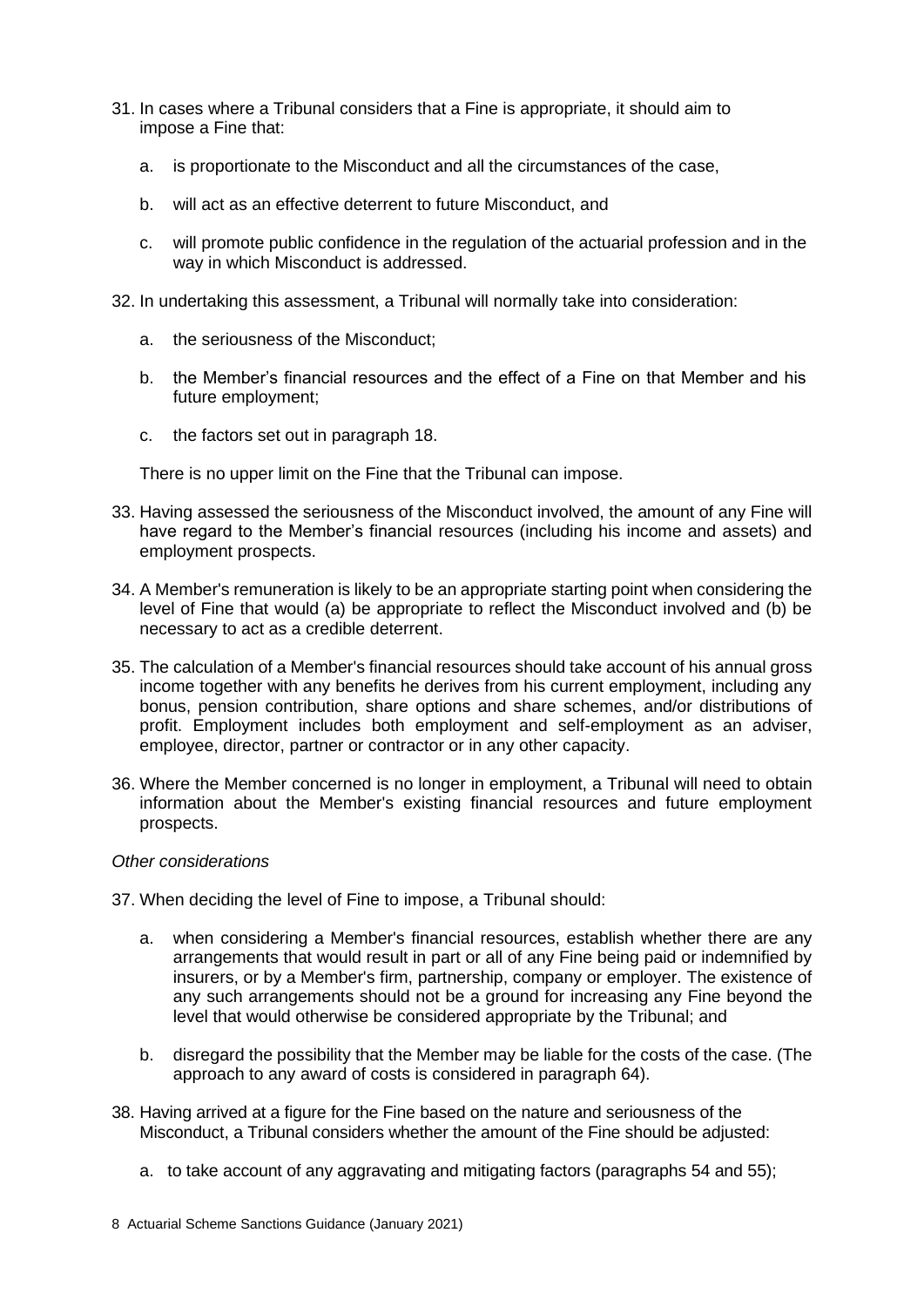- b. to ensure the Fine has the necessary deterrent effect (paragraph 56 and 57); and/or
- c. to reflect any discount for admissions and/or settlement (paragraph 58 to 63).

#### **Waiver/repayment of client fees**

#### *Introduction*

- 39. If the Member has gained financially from the Misconduct, in particular as a result of receipt of client fees, a Tribunal considers ordering a Waiver or repayment of the relevant client fees. Any such order will normally be in addition to another sanction or sanctions.
- 40. The circumstances in which a Waiver or repayment of client fees may be appropriate include where the Member has acted dishonestly, recklessly, or incompetently and there is no evidence to suggest that the client was complicit in the Misconduct or otherwise culpable for the Misconduct at the time it was committed.

#### *Ordering Waiver/repayment of client fees*

- 41. In order to determine whether Waiver/repayment of client fees is appropriate the factors to be considered include:
	- a. whether the Misconduct has caused the client to suffer loss, or has put at risk the loss of money by the client, through no fault of its own;
	- b. whether the client has obtained value for the services contracted and/or paid for from the Member;
	- c. whether the Member has voluntarily repaid fees to the client concerned.

#### **Preclusion**

**Order that a Member be ineligible for a prescribed period for a practising certificate or registration or authorisation or a licence.**

#### **Order that a Member's practising certificate or registration or authorisation or licence be withdrawn and a recommendation that it not be reinstated for a specified period of time.**

#### *Introduction*

- 42. These two sanctions are considered together. However, the first is only likely to be relevant where the Member does not currently hold a practising certificate or any registration or authorisation or licence for the practice of any activity requiring such a certificate, registration, authorisation or licence. The second will be relevant where a Member does hold such a certificate, registration or authorisation or licence.
- 43. A Tribunal's ability to preclude a Member from practising in general, or from practising a particular activity for a prescribed period, may be the appropriate sanction where the Member's Misconduct has been so damaging that Preclusion should be imposed in order to protect members of the public and maintain public and market confidence in the standards of conduct of Members and in the actuarial profession and the quality of corporate reporting. A period of Preclusion will only be appropriate if the Misconduct that occurred falls short of being fundamentally incompatible with continued membership of a Participant.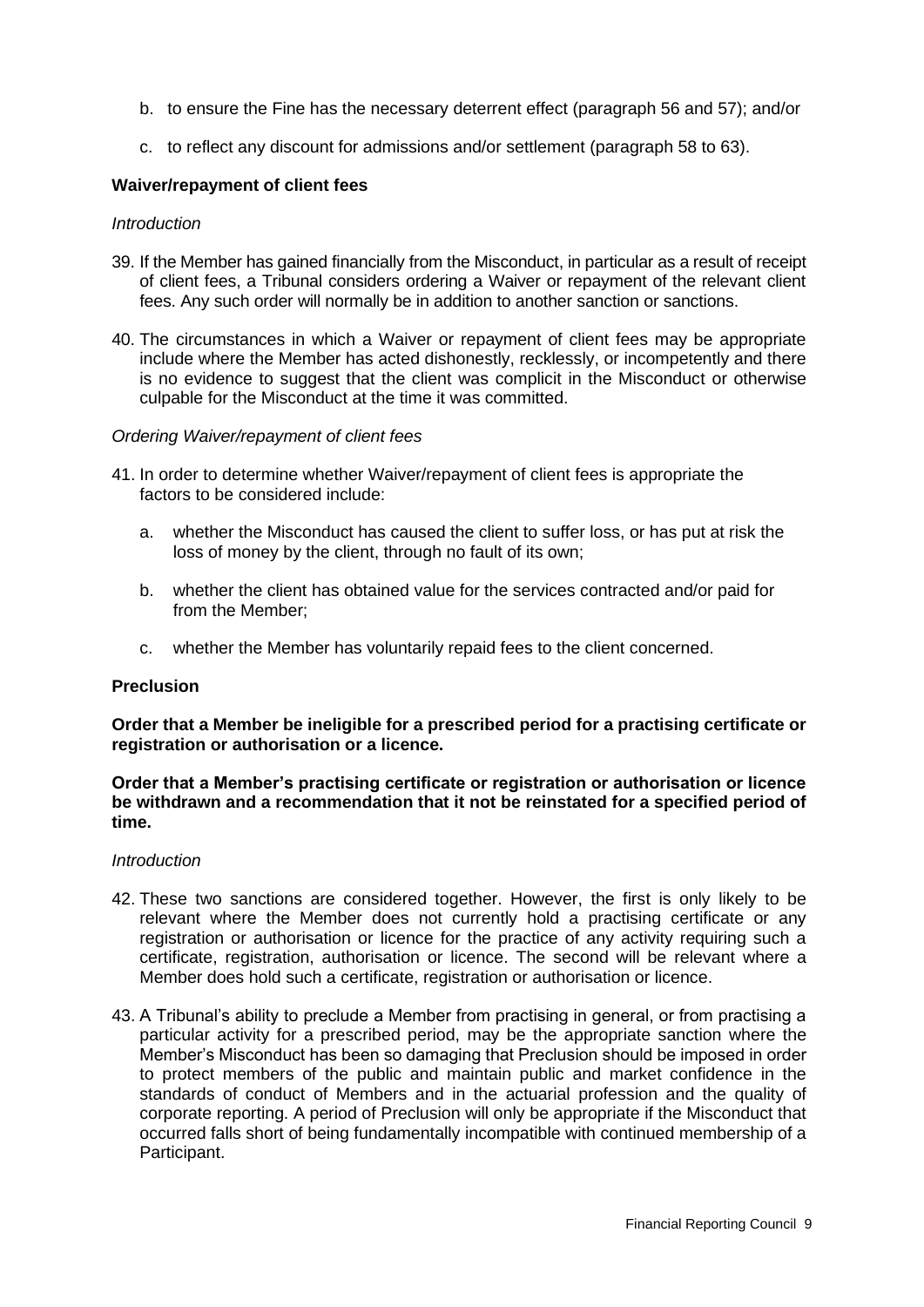# *Ordering Preclusion*

- 44. In order to determine whether Preclusion is appropriate, the factors to be considered include:
	- a. the extent to which the Misconduct calls into question the competence of the Member;
	- b. whether the Misconduct was dishonest;
	- c. whether the Misconduct was deliberate;
	- d. whether the Misconduct was reckless;
	- e. the significance of the Misconduct, including the nature and importance of the standards breached;
	- f. the duration and frequency of the Misconduct;
	- g. the amount of financial benefit (including avoidance of loss) to the Member as a result of the Misconduct;
	- h. whether the Misconduct adversely affected a significant number of people in the United Kingdom (such as investors, customers, employees, pensioners or creditors);
	- i. whether the Misconduct involved or caused or put at risk the loss of significant sums of money;
	- j. whether the Misconduct could undermine confidence in the standards of conduct in general of Members, and/or in financial reporting and/or corporate governance and/or pension scheme governance in the United Kingdom;
	- k. whether it is likely that the same type of Misconduct (whether on the part of the Member) will recur if Preclusion is not imposed;
	- l. whether the Member concerned has failed to comply with any requirements or rulings of another regulatory or disciplinary authority relating to his/its conduct, for example those of a Participant;
	- m. whether the FRC (or any other disciplinary body) has taken any previous disciplinary action resulting in adverse findings against the Member;
	- n. whether any other action or sanction (including sanctions for criminal offences) has been taken or imposed, either in or outside the United Kingdom, by any other regulatory, disciplinary or enforcement authority in relation to the same or similar matters.

# **Exclusion**

#### *Introduction*

45. The ability to exclude a Member from membership with one or more Participants exists because certain Misconduct is so damaging to the wider public and market confidence in the standards of conduct of Members and in the actuarial profession and the quality of corporate reporting in the United Kingdom that removal of the Member's professional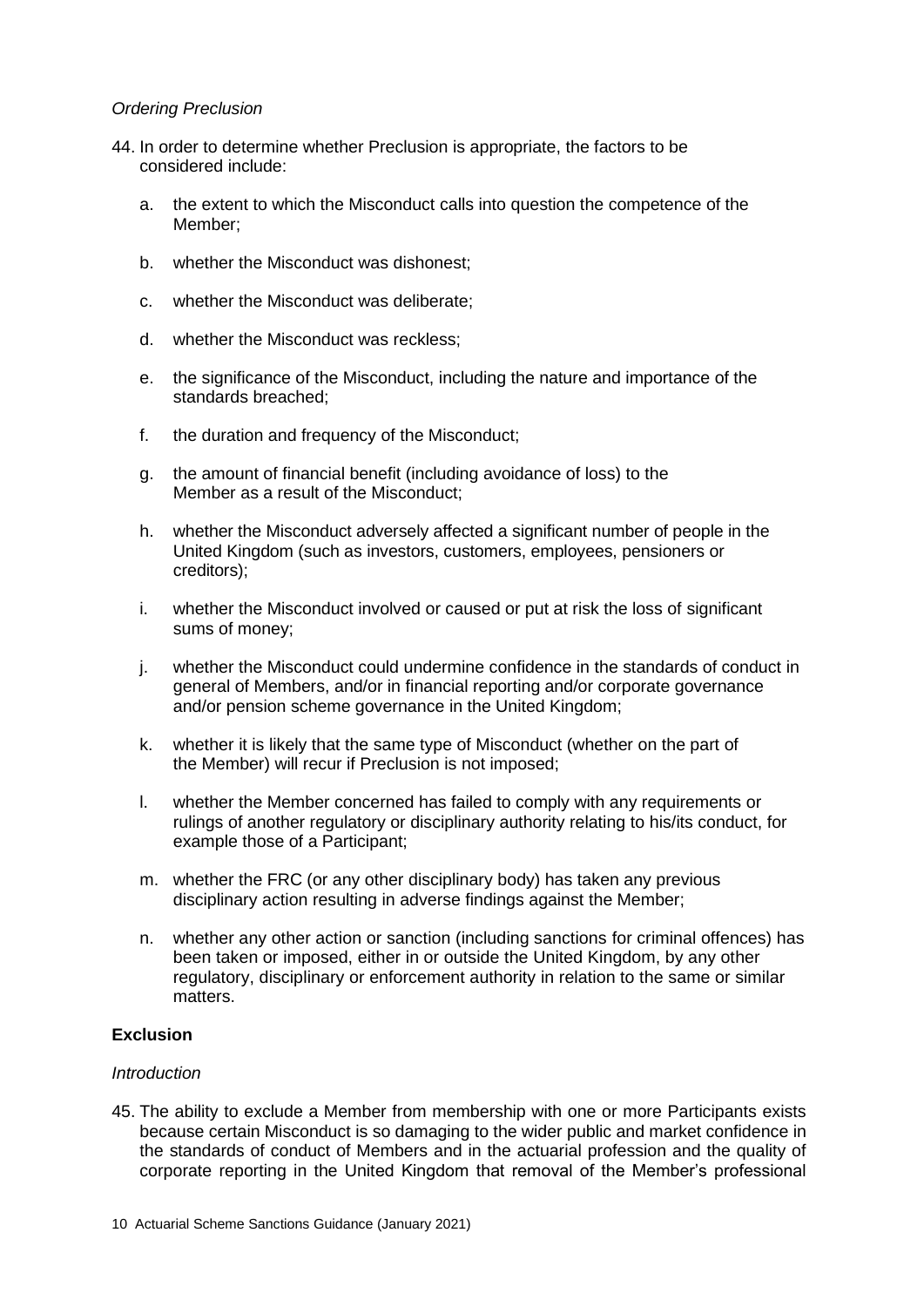status is the appropriate outcome in order to protect the public or otherwise safeguard the public interest.

46. Prior to imposing an order excluding a Member from membership of a Participant, all other available sanctions should be considered to ensure that the Exclusion is the most appropriate sanction (either on its own or in conjunction with another sanction or sanctions) and is proportionate taking into account all the circumstances of the case.

# *Ordering Exclusion*

- 47. Where the Misconduct is fundamentally incompatible with continued membership of a Participant, Exclusion is likely to be the appropriate sanction.
- 48. The factors set out in paragraph 44 will normally be relevant considerations when a Tribunal is considering whether to order Exclusion. In addition, a Tribunal will wish to consider whether any of the circumstances set out below are present:
	- a. whether, if dishonest, the Misconduct was covered up and/or concealed;
	- b. whether the Member has been convicted of a related criminal offence in the United Kingdom; or
	- c. whether the Member has been convicted outside the United Kingdom of a related offence which would have constituted a criminal offence in the United Kingdom.

# **Other factors to be taken into account when determining the sanction to be imposed**

49. In the course of this guidance reference has been made to various factors that Tribunals should consider when determining the level of sanction to impose. The characteristics of those factors are discussed below.

#### *Intent*

- 50. Whether a Tribunal concludes that the Misconduct was intentional will be a material factor when determining any sanction to be imposed.
- 51. Factors tending to show that the Misconduct was intentional include where:
	- a. the Member involved intended or foresaw that the likely or actual consequences of their actions or inaction would amount to a falling short of professional standards of conduct;
	- b. the Member involved permitted the Misconduct to continue notwithstanding that they knew that their actions breached the relevant rules, standards or procedures;
	- c. the Member involved was influenced to commit the Misconduct by the belief that it would be difficult to detect;
	- d. the Member deliberately took decisions relating to the Misconduct knowing that he was acting outside his field of competence;
	- e. the Member intended to benefit financially from the Misconduct, either directly or indirectly; and/or
	- f. the Member repeated the Misconduct notwithstanding being aware that to do so would involve breaching the relevant rules, standards, or procedures.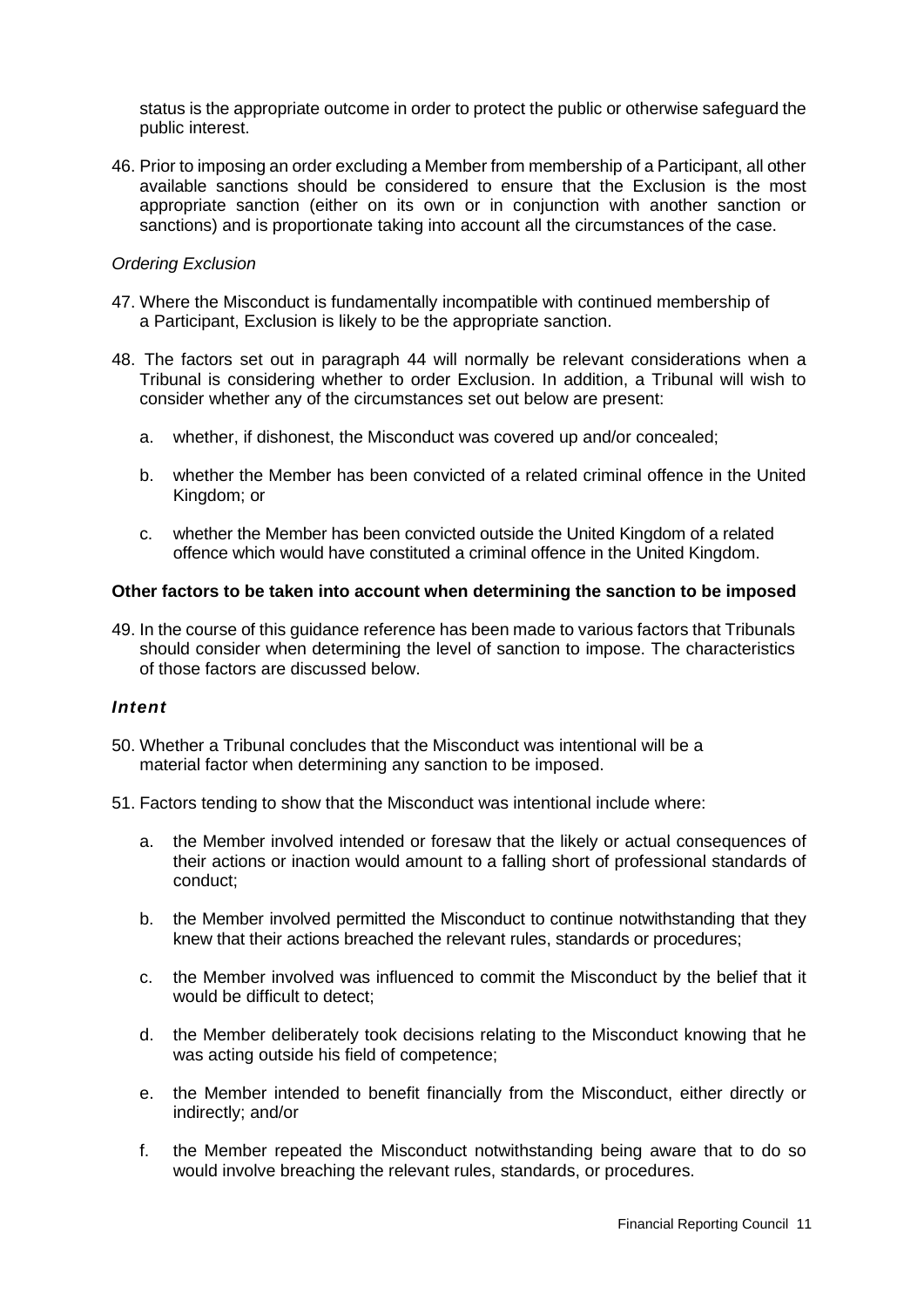# *Recklessness*

52. A Tribunal may conclude that a Member acted recklessly if the Member (a) knew that a proposed course of action or inaction might involve a breach of the applicable professional standards, and (b) proceeded nevertheless.

# *Aggravating and Mitigating Factors*

- 53. Having assessed the seriousness of the Misconduct and reached a view on the sanction that would be appropriate, a Tribunal considers whether to adjust that sanction to reflect any aggravating or mitigating factors that may exist (to the extent those factors have not already been taken into account in the Tribunal's assessment of the seriousness of the Misconduct).
- 54. Examples of events or behaviour that a Tribunal may conclude aggravated the Misconduct, and so should be taken into account when deciding the sanction to be imposed, include where:
	- a. the Member failed to bring the Misconduct to the attention of the FRC (or to the attention of another appropriate regulatory, disciplinary or enforcement authority) quickly, effectively or completely;
	- b. the Member failed to cooperate with, or hindered, the investigation of the Misconduct by the FRC, or by another regulatory, disciplinary or enforcement authority (especially if the investigation was prejudiced or delayed thereby);
	- c. the Member involved sought to conceal the Misconduct or reduce the risk that the Misconduct would be discovered;
	- d. no remedial steps have been taken since the Misconduct was identified, either on the Member's own initiative or as directed by the FRC or another regulatory authority;
	- e. the Misconduct involved an abuse of a position of trust, such as where a Member owed a fiduciary duty or was responsible for public funds;
	- f. the Misconduct was repeated and/or occurred over an extended period of time;
	- g. the Misconduct was committed with a view to profit (or avoidance of loss);
	- h. the Member facilitated wrongdoing by a third party or collusion with a client;
	- i. the Member was acting without the necessary authorisations, licences or registrations;
	- j. the Member has a poor disciplinary record (for example, where an Adverse Finding has previously been handed down against the Member by the FRC or another disciplinary or regulatory body). The more serious and/or similar the previous Misconduct or breach, the greater the aggravating factor;
	- k. the FRC (or another disciplinary or regulatory body) has previously brought to the Member's attention, including by way of a private advice or warning, issues similar or related to the conduct that gave rise to the finding of Misconduct in respect of which the sanction is to be imposed;
	- l. if the Member held a senior position and/or supervisory responsibilities.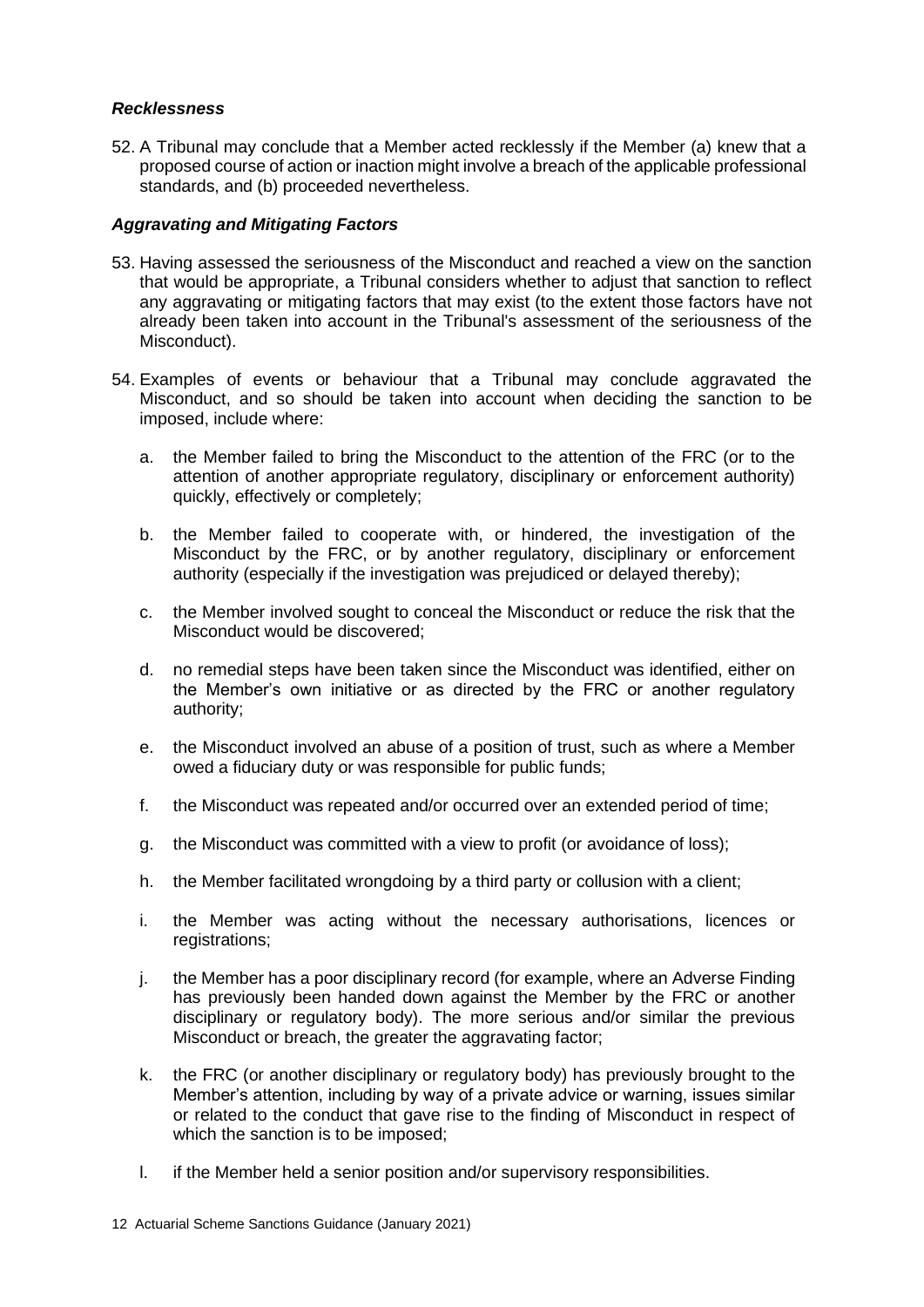- 55. Examples of events or behaviour that a Tribunal may conclude mitigate the Misconduct, and so should be taken into account when deciding the sanction to be imposed, include where:
	- a. the Member brought the Misconduct to the attention of the FRC (or to the attention of another appropriate regulatory, disciplinary or enforcement authority) quickly, effectively and completely;<sup>1</sup>
	- b. the Member cooperated during the investigation of the Misconduct by the FRC, or another appropriate regulatory, disciplinary or enforcement authority;
	- c. appropriate remedial steps were taken once the Misconduct was identified, irrespective of whether such steps were taken on the Member's own initiative or that of the FRC or another regulatory authority;<sup>2</sup>
	- d. the Member was deliberately misled by a third party;
	- e. the Misconduct was an isolated event that is most unlikely to be repeated;
	- f. the Member did not stand to gain any profit or benefit from the Misconduct;
	- g. the Member was subject to duress;
	- h. the Member has a good compliance history and disciplinary record;
	- i. the Member held a junior position;
	- j. the Member has personal mitigating circumstances;
	- k. the Member has demonstrated contrition and/or apologised for the Misconduct.

#### *Adjustment for deterrence*

- 56. If the Tribunal considers that the sanction arrived at, after making any adjustment to reflect any aggravating and mitigating factors, is insufficient to deter the Member who committed the Misconduct, or other Members, from committing further or similar Misconduct, the Tribunal may adjust the sanction to ensure that the intended deterrent effect will be achieved.
- 57. Examples of the circumstances where a Tribunal may consider it appropriate to make such an adjustment include where a Tribunal considers that:
	- a. the Member already has a disciplinary record for Misconduct of a similar nature;
	- b. sanctions imposed previously in respect of similar Misconduct have failed to achieve an improvement in the relevant standards of conduct of Members;

<sup>1</sup> Self-reporting Misconduct or breaches to the relevant regulatory, disciplinary or enforcement authorities will attract greater credit than co-operation with an investigation which has been prompted by someone or something else

 $2$  Examples include establishing whether the Member's client or others have suffered loss and voluntarily compensating them; correcting any misleading statement or impression; taking disciplinary action against staff involved, if appropriate; and taking steps to prevent similar Misconduct from arising in the future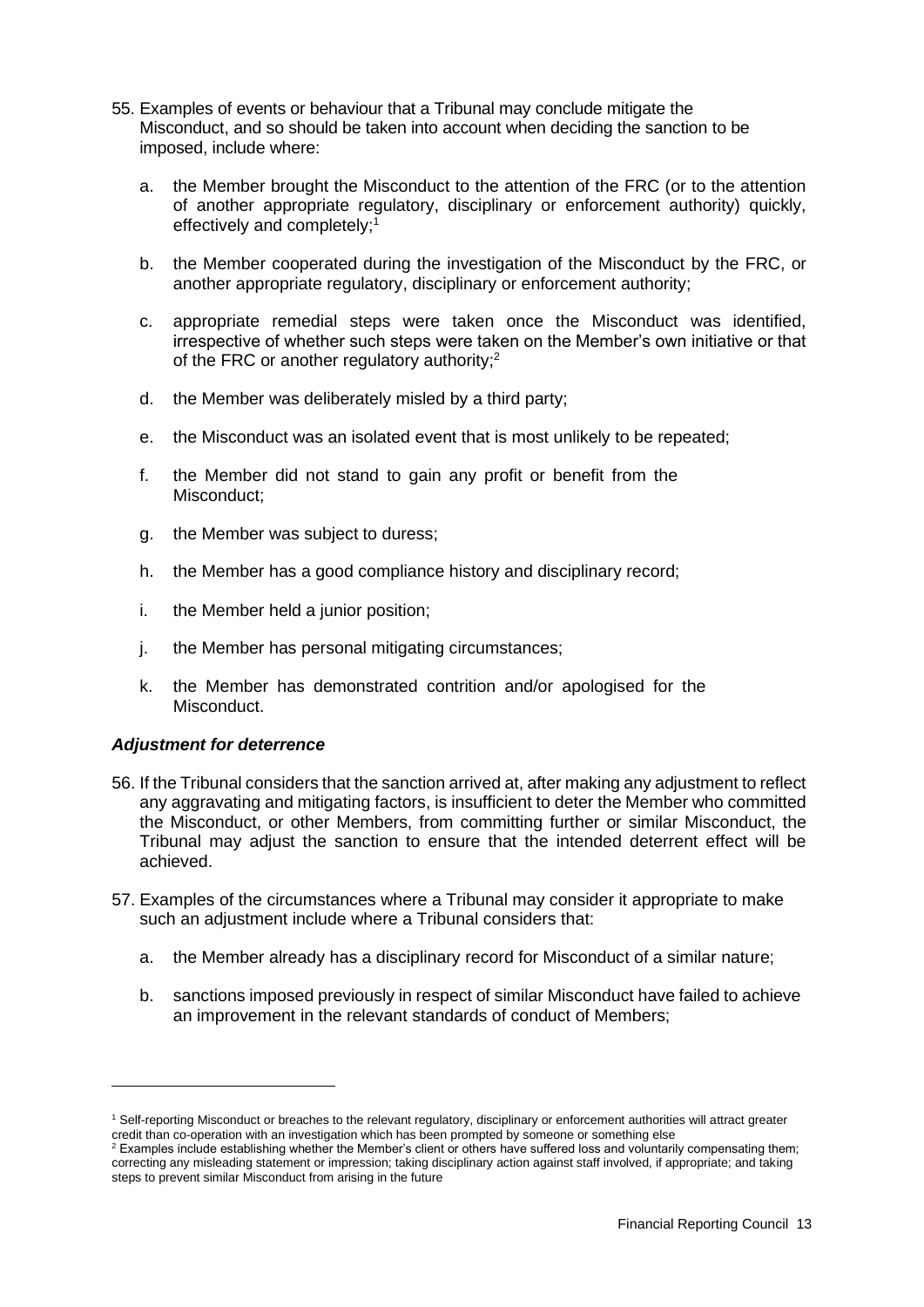- c. there is a risk of similar Misconduct in the future, whether by the Member, or by other Members, in the absence of a sufficient deterrent;
- d. the sanction is too small to meet the objective of credible deterrence.

# *Discount for Admissions and/or Settlement*

#### *Admissions*

58. Where Members admit some or all of the facts of a case, it is appropriate that any Fine and/or other sanction that might otherwise be imposed should be adjusted to reflect the extent, significance and timing of those admissions.

#### *Settlement*

- 59. The FRC and the Member may negotiate a settlement agreement, including the sanction to be imposed in accordance with paragraph 7 of the Scheme. In recognition of the benefits of such settlement agreements, it is appropriate to adjust the amount of any Fine and/or other sanction that might otherwise have been imposed to reflect the stage at which a settlement agreement was reached.
- 60. Normally, it will be inappropriate to reduce the period during which a Member is to be precluded from practising to reflect a settlement because the primary purpose of such a sanction is to protect the public. Therefore, any settlement adjustment will generally apply only to any Fine to be imposed.
- 61. For the purpose of providing guidance on the scale of any settlement adjustment, the FRC recommends that a case should be divided into three stages and a settlement factor applied to each stage:
	- a. Stage (1) the period from receipt by the Member of the decision to commence an investigation in accordance with paragraph 6(4) of the Scheme until the delivery of a Formal Complaint in accordance with paragraph  $6(11)$  of the Scheme  $-$  a reduction of between 20 and 35%;
	- b. Stage (2) the period from delivery of a Formal Complaint in accordance with paragraph 6(11) until the commencement of the hearing of the Formal Complaint by the Tribunal – a reduction of up to 20%;
	- c. Stage (3) the period following the commencement of the hearing of the Formal Complaint by the Tribunal until the final conclusion of the case, including any appeals – no reduction.
- 62. An adjustment to reflect a settlement at the higher end of any range will only be appropriate if the Member or admits substantially all the heads of complaint of the Formal Complaint or does so at an early stage of the case. If the Member is prepared to admit some but not all the heads of the Formal Complaint, the discount applicable will depend on the extent and significance of the admissions as well as the stage at which those admissions were made.
- 63. Where, Executive Counsel and the Member attempt to agree an appropriate discount, but are unable to do so, the discount to be applied shall be determined by those responsible for authorising the settlement agreement in accordance with paragraph 7 of the Scheme.

#### *Costs*

<sup>14</sup> Actuarial Scheme Sanctions Guidance (January 2021)